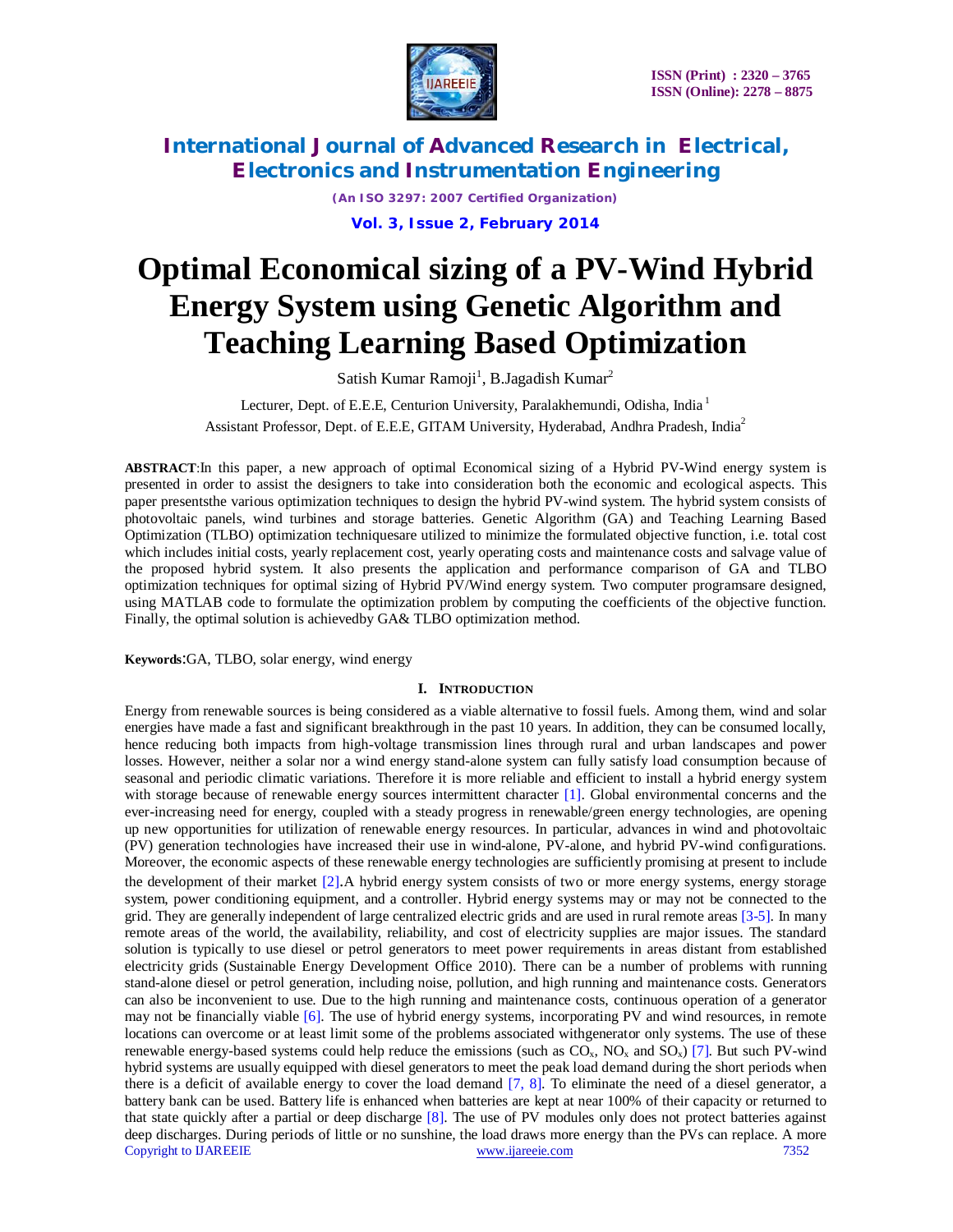

*(An ISO 3297: 2007 Certified Organization)*

#### **Vol. 3, Issue 2, February 2014**

dynamic source of energy is a wind turbine. Adding a wind turbine to a system would protect batteries against deep discharges and thus extend their life [8-10]. Many studies have been carried out in the area of sizing of PV-wind hybrid energy systems. Generally, there are three main approaches to achieve the optimal configurations of such hybrid systems in terms of technical analysis and economic analysis. These approaches are *the iteration approach* [8-14], *the probabilistic approach*[15], and *the trade-off approach*[16]. However, these approaches are time-consuming and difficult to adjust if insolation, wind speed, load demand, rating of each generator, and initial cost of each component are changed.

### **II. LITERATURE SURVEY**

When the stand alone energy system having photovoltaic panels only or wind turbine only are compared with the hybrid PV-wind energy systems, the hybrid systems are more economical and reliable according to climate changes [17,18].Like Solar panels are too costly and the production cost of power by using them is generally higher than the conventional process, it is not available in the night or cloudy days. Similarly Wind turbines can't operate in high or low wind speeds.A hybrid energy system usually consists of two or more renewable energy sources used together to provide increased system efficiency as well as greater balance in energy supply. So these non-linear problems can be solved by soft computing techniques, but which may not be accurate for multi objective functions. For example Fuzzy Logic and Neural Network are soft computing techniques, which may not provide the precise result compared to heuristic approaches like GA and PSO [13].

#### **III.HYBRID SYSTEM STRUCTURE**

The increasing energy demand and environmental concerns aroused considerable interest in hybrid renewable energy systems and its subsequent development. The generation of both wind power and solar power is very dependent on the weather conditions. Thus, no single source of energy is capable of supplying cost-effective and reliable power. The combined use of multiple power resources can be a viable way to achieve trade-off solutions. With combine of the renewable systems, it is possible that power fluctuations will be incurred. To mitigate or even cancel out the fluctuations, energy storage technologies, such as storage batteries (SBs) can be employed. The proper size of storage system is site specific and depends on the amount of renewable generation and the load. The needed storage capacity can be reduced to a minimum when a proper combination of wind and solar generation is used for a given site.The structure of the proposed PV-wind hybrid energy system is shown in Fig. 1. Because most electric appliances use alternate current (AC) power supply, an inverter is used before the load. In order to guarantee the inverter working normally, a dump load is used to consume the surplus energy generated by the system. The peak power trackers will keep the PV array and wind generator operating at their maximum power operating points. The proposed method is to optimally size a PV-wind hybrid energy system to electrify a residential remote area household as shown in Fig. 2.



Fig.1: Block Diagram of Hybrid PV-Wind generation unit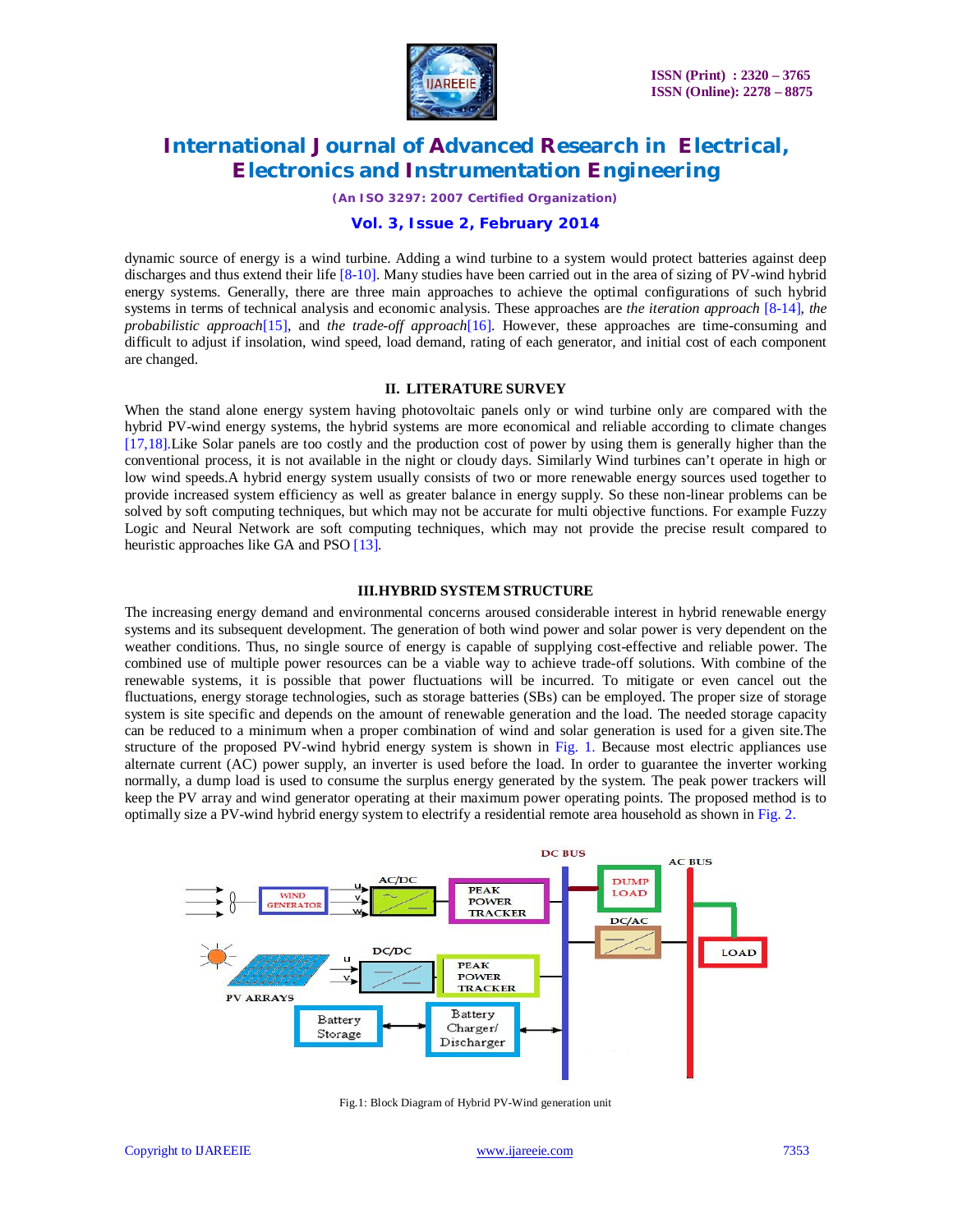

*(An ISO 3297: 2007 Certified Organization)*

**Vol. 3, Issue 2, February 2014**



Fig.2: The hybrid solar–wind power generation project for a house

#### **IV.PROPOSED PROBLEM OPTIMIZATION METHODOLOGY**

Because of the intermittent solar irradiation and wind speed characteristics, which highly influence the resulting energy production, the major aspects in the design of PV and WG power generation systems are the reliable power supply of the consumer under varying atmospheric conditions and the corresponding total system cost. Considering the wide range of commercially available device types, it is essential to select the number and type of PV modules, WGs and batteries, and their installation details such that power is uninterruptedly supplied to the load and simultaneously the minimum system cost is achieved. A design method forhybrid PV/WG systems, based on energy balance, has been proposed [19]. Using the hourly average data of windspeed, solar radiation and consumer power demand, the difference of generated and demanded power  $(P_d)$  any hour is calculated over a 24-h period. The numbers of PV modules and WGs are finally selected, using an iterative procedure where the system operation is simulated for various numbers of PVs and WGs, such that  $(P_d)$  has an average value of zero. The total annual cost for each configuration is calculated and the combination with the lowest cost is selected to represent the optimal mixture. A method for the selection of the optimum combination of battery and PV array in a hybrid PV/WG system has been presented by  $[8]$ . According to the methods proposed by [16] the optimal sizes of the PV and WG power sources and the batteries are determined by minimizing the system total cost function using linear programming techniques. The total system cost consists of both the initial cost and yearly operation and maintenance costs. Common disadvantage of the methods described above is that the proposed sizing methodologies do not take into account system design characteristics such as the number of battery chargers; the PV modules tilt angle and the WG installation height, which highly affect both, the resulting energy production and the installation and maintenance costs. Also, the minimization of the system cost function has been implemented either by linearly changing the values of the corresponding decision variables or employing linear programming techniques, resulting in suboptimal solutions and increased computational effort requirements.In this paper, an alternative methodology for the optimal sizing of stand-alone PV/WG systems is proposed. The purpose of the proposed methodology is to suggest, among a list of commercially available system devices, the optimal number and type of units ensuring that the 5-year round total system cost is minimized subject to the constraint that the load energy requirements are completely covered, resulting in zero load rejection. The 5-year round total system cost is equal to the sum of the respective components capital and maintenance costs. The decision variables included in the optimization process are the number and type of PV modules, WGs and battery chargers, the PV modules tilt angle, the installation height of the WGs and the battery type and nominal capacity. The minimization of the cost (objective) function is implemented employing a genetic algorithms (GA) approach, which compared to conventional optimization methods, such as TLBO has the ability to attain the global optimum with relative computational simplicity. GAs have been applied to the design of large power distribution systems and the solution of power economic dispatch problems because of their ability to handle complex problems with linear or non-linear cost functions both, accurately and efficiently. In the proposed method, GA is selected because it has shown to be highly applicable to cases of large nonlinear systems, where the location of the global optimum is a difficult task. Due to the probabilistic development of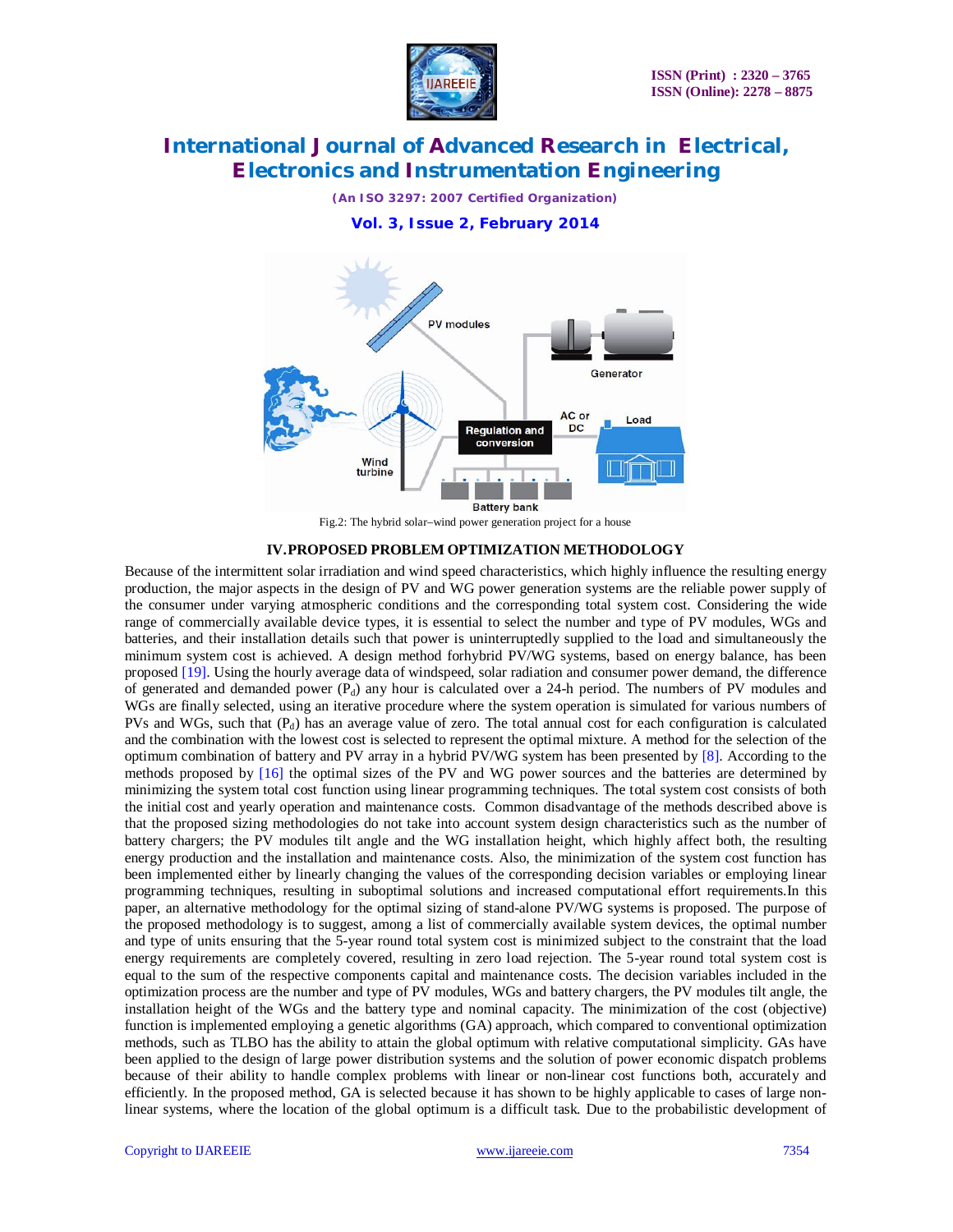

*(An ISO 3297: 2007 Certified Organization)*

**Vol. 3, Issue 2, February 2014**

solutions, GA is not restricted by local optima. Thus, given the number of non-linearities that exist in similar problems; GA appears to be a useful approach. A general block diagram outlining the proposed methodology is shown in Fig. 3.



Figure-3: Flowchart of proposed optimization methodology

#### **V. METEOROLOGICAL AND LOAD DATA**

The proposed method is to optimally size a PV-wind hybrid energy system to electrify a residential remote area household near to latitude is 39.74° N, Longitude 105.18° W, Time Zone: - GMT-7, Elevation: -1829 m. MIDC/NREL Solar Radiation Research Laboratory (BMS) is a good source for the long-term monthly average daily solar radiation data (incident on both horizontal and south-facing PV array tilted by the latitude angle ϕ of the site) and wind speed data (measured at 42 feet/12.8 m height in the site).The proposed method requires a recorded long-term wind speed data and global insolation data (incident on a south-facing PV array tilted by the site latitude angle ϕ) for every day of each month in a period of 1 year. Fig.4 and 5 show these data (i.e., the global solar insolation and windSpeed, respectively) for every month in a typical year. Fig.6 illustrates the considered residential remote area load profile, during the 12 months of the year.



 $12<sub>0</sub>$ 100  $(m/s)$ find Spe 60 OCT **DEC JAN FEB** MAR **APR MAY JUN** JUL **AUG SEP NOV** 

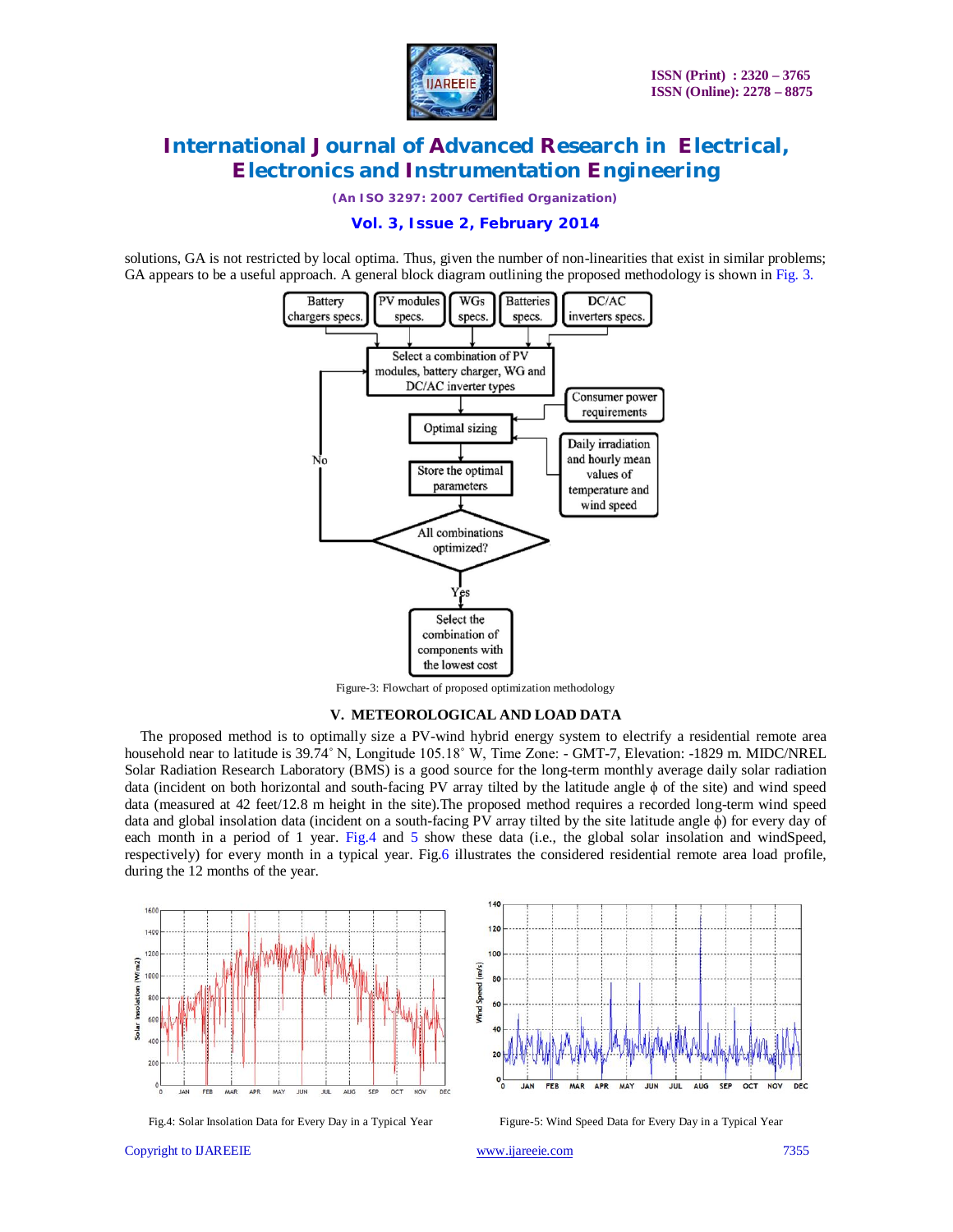

*(An ISO 3297: 2007 Certified Organization)*



### **Vol. 3, Issue 2, February 2014**

Fig.6: Load profile for all months of a typical year

#### **VI.PROBLEM FORMULATION**

The major concern in the design of the proposed PV-wind hybrid energy system is to determine the size of each component participating in the system so that the load can be economically and reliably satisfied. Hence, the system components are found subject to: 1. minimizing the total cost  $(C_T)$  of the system, 2.ensuring that the load is served according to certain reliability criteria. The objective function  $(C_T)$  is to be minimized, and this cost function is generated by the summation of the present worth (PWs) of all the salvage values of the equipment, the yearly operation and maintenance costs, the initial or capital investments, and the replacement costs of the system components. Thus, the objective function can be formulated as:

min. 
$$
CT = \sum_{k=1}^{3} I_k + R_{PWK} + OM_{PWK} - S_{PWK}
$$
 (1)

where the index  $k$  is to account for PV, wind, and batteries;  $I_k$  is the capital or initial investment of each component  $k$ ; R<sub>PWk</sub> is the PW of the replacement cost of each component  $k$ ; OM<sub>PWk</sub> is the PW of the operation and maintenance costs of each component  $k$ ;  $S_{PWK}$  is the PW of the salvage value of each component  $k$ . The constraints that ought to be met, while minimizing the objective function  $C_T$ , should ensure that the load is served according to certain reliability criteria.

#### *A. Basic Economic Consideration*

As Equation (1) suggests, the PWs of some annual payments as well as of salvage values are needed. Thus, assuming a life horizon of *N* years for the project, an interest rate *r*, and inflation rate *j* (caused by increases in prices), the different PWs can be calculated as follows [20].

#### *1) Salvage Value*

If a component has a salvage value of *S* (Rs.) at present (because it is reaching the end of its total or life cycle), then the salvage value of the component is expected to be  $S(1+j)^{N}$  (i.e., *N* years from now provided that the component is put in service at the present time). The PW of  $S(1+j)^N$ , taking the interest rate into consideration is [20]: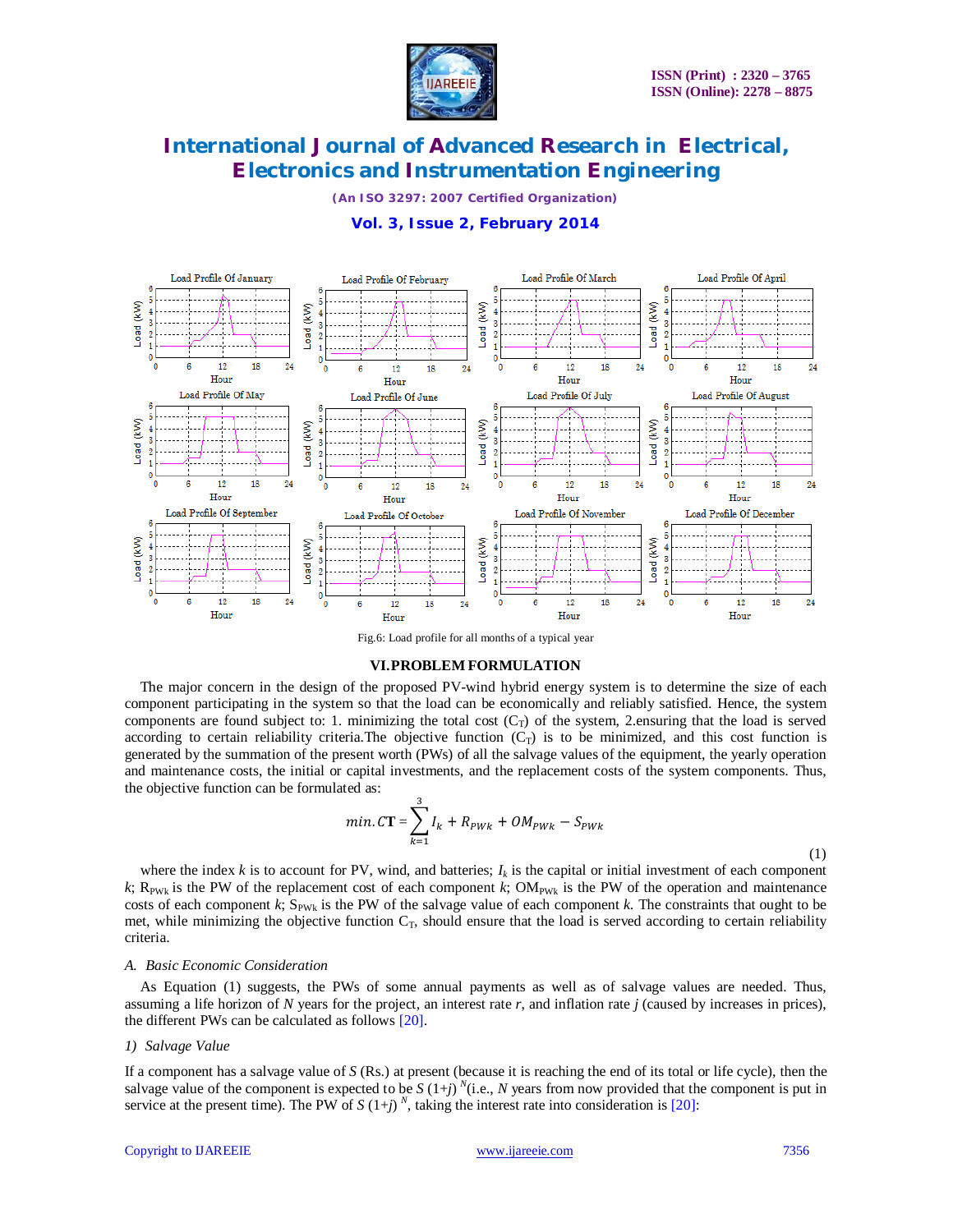

*(An ISO 3297: 2007 Certified Organization)*

### **Vol. 3, Issue 2, February 2014**

$$
S_{PW} = \frac{S.(1+j)^N}{(1+r)^N}
$$

(2)

Let, fac1 =  $(1+j)^N / (1+r)^N$ , then  $S_{PWK} = S_k$  fac1, for all components *k* in the hybrid system.

#### *2) Operation and Maintenance*

If the operating and maintenance cost of a component is OM (Rs. /year), then this tends to escalate each year at a rate not necessarily equal to the general inflation rate. Thus, for escalation rate *es* the operation and maintenance costs incurred at year *y* will be  $OM(1+es)^y$ , and having a PW of:

$$
\frac{\text{OM.} (1+es)^y}{(1+r)^y} \tag{3}
$$

The summation of the PWs of all the annual payments is, thus, given by:

$$
OM_{PW} = OM. \sum_{y=1}^{N} \frac{(1+es)^{y}}{(1+r)^{y}} = OM. \text{ fac2}
$$
\n(4)

Where fac2 represents a geometric progression, and is given by:

$$
fac2 = \left(\frac{1+es}{r-es}\right) \left[1 - \left(\frac{1+es}{r-es}\right)^N\right], r \neq es
$$
  
N, 
$$
r = es
$$
 (5)

Hence,  $OM_{\text{PWK}}=OM_k$ . fac2, for all components *k* in the system. Note that other PW calculations will be treated in a similar manner throughout the analysis of each component.

### *B. Total Cost Coefficients*

#### *1) The PV Array*

Assuming the design variable, in case of the PV array, to be the total array area  $A_{\text{PV}}$  in square meters. This area is constrained by both the maximum available area for the PV array(e.g., the roof surface of buildings)and thebudgetpresetfor the PV modules. With an initial cost of  $\alpha_{PV}$  (Rs. /m<sup>2</sup>), the total initial investment would be:

$$
I_1 = \alpha_{PV}. A_{PV} \tag{6}
$$

Note, here, that if the project life span is assumed to be the same as the PV array lifetime, then the replacement cost of the PV modules will be negligible (i.e., $R_{PW_1}=0$ ). With a yearly operation and maintenance cost of  $\alpha_{OMPV}$  (Rs. /m<sup>2</sup>/year), the total yearly operation and maintenance cost would be  $OM_1 = \alpha_{OMPV}$ . Thus, the global PW of the yearly operation and maintenance cost would be:

$$
OM_{PW1} = \alpha_{OMPV} \cdot A_{PV} \text{ fac2}
$$
 (7)

$$
\overline{c}
$$

The salvage value can be found by multiplying the selling price per square meter  $S_{PV}$  by the area A<sub>PV</sub>, and the PW of the selling price would be:

$$
S_{PW1} = S_{PV} A_{PV} \text{ fac1}
$$
 (8)

In summary, the PWs of the PV array costs are:

 $I_1+R_{PW1} = \alpha_{PV}$ .  $A_{PV} = c_1$ .  $A_{PV}$  $OM_{PW1} = \alpha_{OMPV}$ . Apv. fac2 = c<sub>2</sub>. Apv  $S_{PW1}= S_{PV}$ . A<sub>PV.</sub> fac1 = c<sub>3</sub>. A<sub>PV</sub>

#### *2) The Wind Turbine*

The design variable due to the use of the wind turbine is the total rotor swept area  $A_w$  in square meters. This value is constrained by both the space available and the budget of the project. Note that if *A<sup>w</sup>* is known, then it is the task of the designer to distribute  $A_w$  among several machines such that the summation of the individual areas gives  $A_w$ . Since the lifetime of a wind turbine  $L_w$  is usually shorter than that of the PVarray N, then it might be necessary to purchase additional wind turbines before the life span of the project comes to an end. The number of times, withinNyears, a wind turbine is needed is  $X_w = N/L_w$  (rounded to the greater integer). If  $\alpha_w$  is the price in Rs. /m<sup>2</sup> at present, the price at year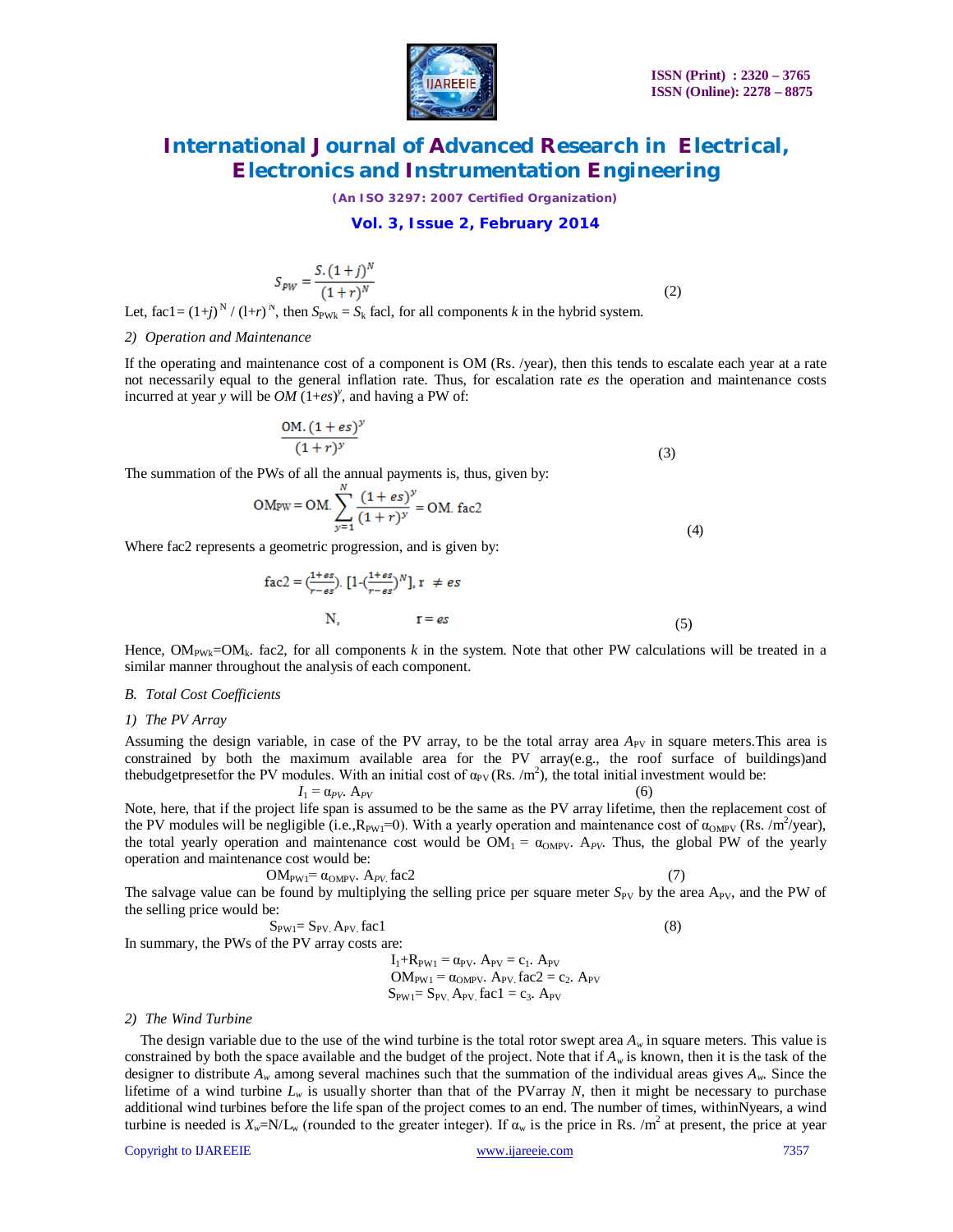

*(An ISO 3297: 2007 Certified Organization)*

#### **Vol. 3, Issue 2, February 2014**

*y*would be  $\alpha_w$ .(1 +*es*)<sup>*y*</sup> having the PW of  $\alpha_w$ .(1 +*es*)<sup>*y*</sup>/(1+*r*)<sup>*y*</sup>. Thus, the PW of all the initial and replacement investments in wind turbines is [20]:

$$
I_2 + R_{PW2} = \alpha_w. A_w \sum_{x=1}^{A_W} \frac{(1 + es)^{(x-1).L_W}}{(1+r)^{(x-1)}L_W}
$$
(9)

Where  $es$  is the escalation rate, $r$  is the interest rate, $L_w$  is the lifetime of wind turbines, and  $X_w$  is the number of times wind turbines are purchased. Note that if  $X_w$  equals 1 (i.e., the life span of the wind turbines is greater than or equal to that of the whole project), then  $R_{PW2} = 0$  and  $I_2 = \alpha_w.A_w$  (since the wind turbines are bought once at the beginning of the project). With a yearly operation and maintenance cost of  $\alpha_{OMw}$  (Rs. /m<sup>2</sup>/year), the total yearly operation and maintenance cost would be OM2=αOMw.Aw, and the PW of all the yearly costs would be:

$$
OM_{PW2} = \alpha_{OMw} \cdot A_w \text{ fac2}
$$
 (10)

The salvage value of the wind turbine is assumed to decrease linearly from  $\alpha_w$  (Rs. /m<sup>2</sup>) to  $S_w$  (Rs. /m<sup>2</sup>), when the wind turbine operates along its lifetime  $L_w$  (i.e., from its installation to the end of its lifetime, respectively). If the project life comes to an end before the wind turbines have reached the end of their life span, then the wind turbines could be sold at  $S_{PW}$  (Rs. /m<sup>2</sup>), which is a value greater than  $S_w$ .

$$
S_{pw} = \left(\frac{S_w - \alpha_w}{L_w}\right). \text{ Years} + \alpha_w \tag{11}
$$

where "years" indicates the number of years of operation between the installation of the last wind turbine and the end of the project life span. Therefore, the PW of all the salvage values is found by:

$$
S_{\text{PW2}} = S_{\text{w}} \cdot A_{\text{w}} \sum_{x=1}^{X_{\text{w}}-1} \left( \frac{(1+j)^{x} L_{\text{w}}}{(1+r)^{x} L_{\text{w}}} \right) + S_{\text{pw}} \cdot A_{\text{w}} \left( \frac{(1+j)^{N}}{(1+r)^{N}} \right) \tag{12}
$$

If  $N(i.e.,$  the life span of the project) is a multiple of that of the wind turbines  $L_w$ , then Equation (12) can be reduced to:

$$
S_{\text{PW2}} = S_{\text{w}}. A_{\text{w}} \sum_{x=1}^{x_{\text{w}}} \left( \frac{(1+j)^{x \cdot L_{\text{w}}}}{(1+r)^{x \cdot L^{\text{w}}}} \right)
$$
(13)

In summary, the PWs of the wind turbine are:

I<sub>2</sub> + R<sub>PW2</sub> = 
$$
\alpha_w
$$
.  $A_w \frac{X_w}{x=1} \frac{(1 + es)^{(x-1).L_w}}{(1+r)^{(x-1)}L_w} = c_4$ .  $A_w$ 

OM<sub>PW2</sub>=  $\alpha_{\text{OMw}}$ . A<sub>w</sub> fac2 = c<sub>5</sub>. A<sub>w</sub>

$$
S_{PW2} = S_w \cdot A_w \sum_{x=1}^{X_w-1} \left( \frac{(1+j)^{x \cdot L_w}}{(1+r)^{x \cdot L_w}} \right) + S_{pw} \cdot A_w \left( \frac{(1+j)^N}{(1+r)^N} \right) = c_6 \cdot A_w
$$

#### *3) The Storage Batteries*

The design variable in the case of storage batteries is their capacity  $C<sub>b</sub>$  in kilowatthours. As in the case of wind turbine, the lifetime of a battery  $L<sub>b</sub>$  is expected to be less than that of the whole project. Hence, batteries of capacity  $C<sub>b</sub>$  are to be purchased at regular intervals of  $L<sub>b</sub>$ . The total PW of the capital and replacement investments in batteries is given by:

$$
I_3 + R_{\text{PW3}} = \alpha_b. \ C_b \sum_{x=1}^{X_b} \left( \frac{(1 + es)^{(x-1).L_b}}{(1+r)^{(x-1).L_b}} \right)
$$
(14)

Where  $L_b$  is the battery lifetime,  $X_b$  is the number of times batteries should be purchased during the project lifetime,  $X_b$  $N/L_b$  (rounded to the greater integer), and $\alpha_b$  is the capital cost in (Rs. /kWh). The salvage value of the batteries is assumed to be negligible. With a yearly operation and maintenance cost of  $\alpha_{\text{OMb}}$  (Rs. /kWh/year), the total yearly operation and maintenance cost would be  $OM_3 = \alpha_{OMb}$ . C<sub>b</sub>, and the PW of all the yearly costs would be:

$$
OM_{PW3} = \alpha_{OMb}. C_b. fac2
$$
 (15)

In summary, the PWs of the battery costs are:

Copyright to IJAREEIE www.ijareeie.com 7358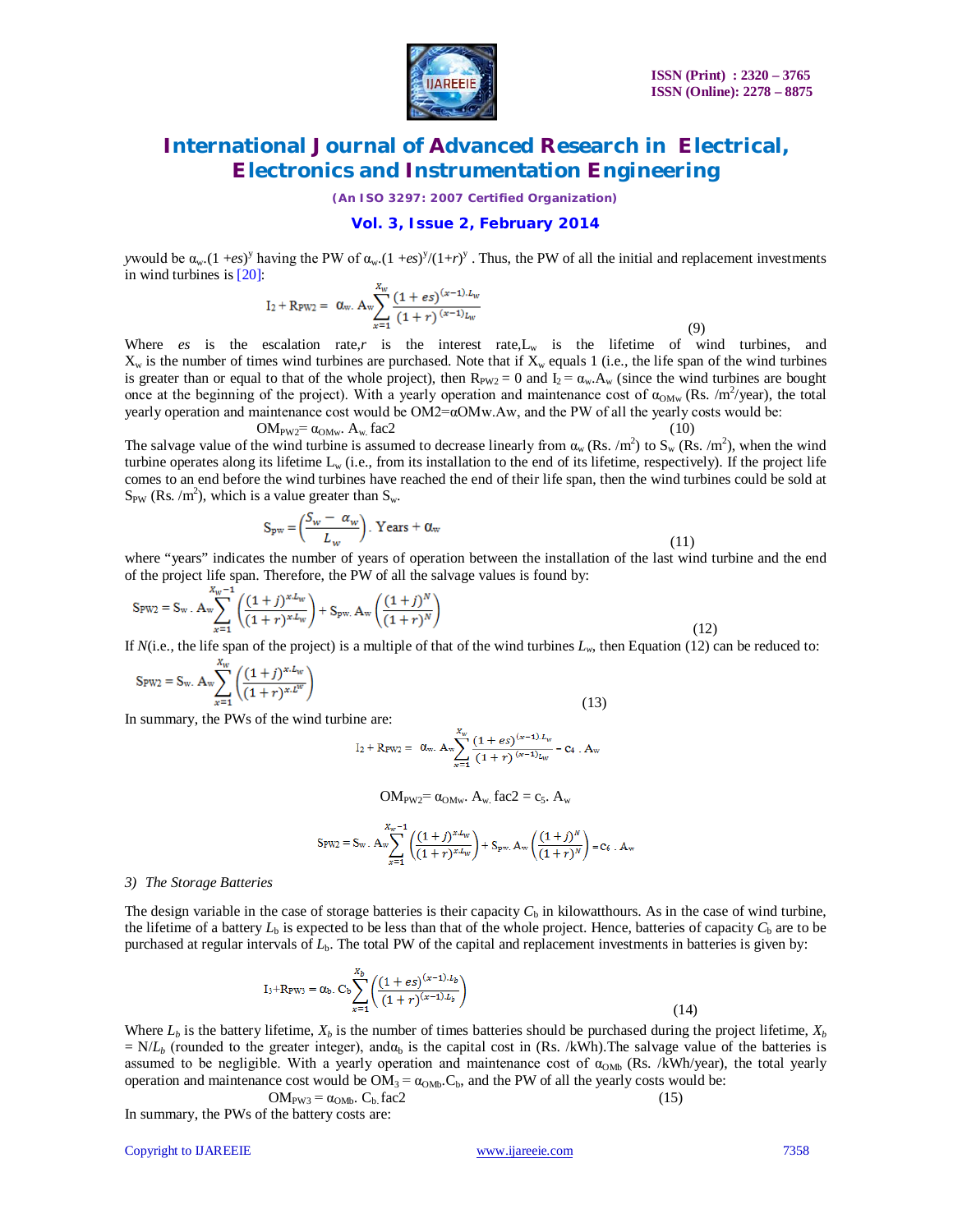

*(An ISO 3297: 2007 Certified Organization)*

### **Vol. 3, Issue 2, February 2014**

$$
I_3+R_{PW3} = \alpha_b. C_b \sum_{x=1}^{X_b} \left( \frac{(1+es)^{(x-1).L_b}}{(1+r)^{(x-1).L_b}} \right) = c_7. C_b
$$

 $OM<sub>PW3</sub> = \alpha<sub>OMb</sub>$ .  $C<sub>b</sub>$  fac2 = c<sub>8</sub>.  $C<sub>b</sub>$ 

 $S_{PW3}=0$ 

#### *C. System Modelling*

Modelling is an essential step before any phase of optimal sizing. For the proposed PV- wind hybrid system with a storage battery, as shown in Figure 1, three principal subsystems are included, the PV array, the wind turbine generator (WTG), and the battery storage.

#### *1) Modelling of the PV Array*

In the proposed method, the system operation is simulated for one year with a time step of 1 h. The power produced by the PV power sources is assumed to be constant during that time period. Therefore, the power generated by the renewable energy sources is numerically equal with the energy generated within this time step.For a PV array having an efficiency  $\eta_{PV}$  and area A<sub>PV</sub> (m<sup>2</sup>), the output power  $P_{PV}$ (kW), when subjected to the available solar insolation R  $(kW/m<sup>2</sup>)$  on the tilted surface, is given by [12].

$$
P_{PV} = R. A_{PV}. \eta_{PV}
$$
 (16)

Here, the insolation *R* incident on the PV array is defined in Figure 4.

#### *2) Modelling of the WTG*

A WTG produces power  $P_w$  when the wind speed *V* is higher than the cut-in speed  $V_{ci}$  and is shut-down when *V* is higher than the cut-out speed  $V_{\rm co}$ . When  $V_{\rm r}$  <*V*< $V_{\rm co}$  ( $V_{\rm r}$  is the rated wind speed), the WTG produces rated power  $P_{\rm r}$ . If  $V_{ci}$   $V_{ci}$ , the WTG output power varies according to the cube law. The following equations are to be used in order to model the WTG [8, 14]:

$$
P_{w} = \begin{cases} P_{r} \cdot \left(\frac{V^{3} - V_{ci}^{3}}{V_{r}^{3} - V_{ci}^{3}}\right), & V_{ci} \leq V \leq V_{r} \\ P_{r}, & V_{r} \leq V \leq V_{co} \\ 0, & V_{co} \leq V \text{ or } V \leq V_{ci} \end{cases}
$$
(17)

Where

$$
P_r = \frac{1}{2} C_P \rho_{air} A_w V_r^3
$$

(18)

In the above equation,  $C_p$ ,  $\rho_{air}$ , and  $A_w$  are the power coefficient, air density, and rotor swept area, respectively.As the available wind speed data  $V_i$  (see Figure 5) were estimated at a height  $H_i$  =12.8 m, then to upgrade these data to a particular hub height  $H$ , the following equation is commonly used  $[2,8]$ :

$$
V = V_i \left(\frac{H^a}{H_i^a}\right)
$$

(19)

Where *V* is the upgraded wind speed at the hub height *H* and *a* is the power-law exponent ( $\approx$ 1/7 for open land).

#### *3) Modelling of the Storage batteries*

At any hour *t*, the state of charge of the battery  $[SOC(t)]$  is related to the previous state of charge  $[SOC(t-1)]$  and to the energy production and consumption situation of the system during the time from  $t - 1$  to  $t$ . During the charging process, when the battery power  $P_B$  flows toward the battery (i.e.,  $P_B$ >0), the available battery state of charge at hour *t* can be described by:

Copyright to IJAREEIE www.ijareeie.com 7359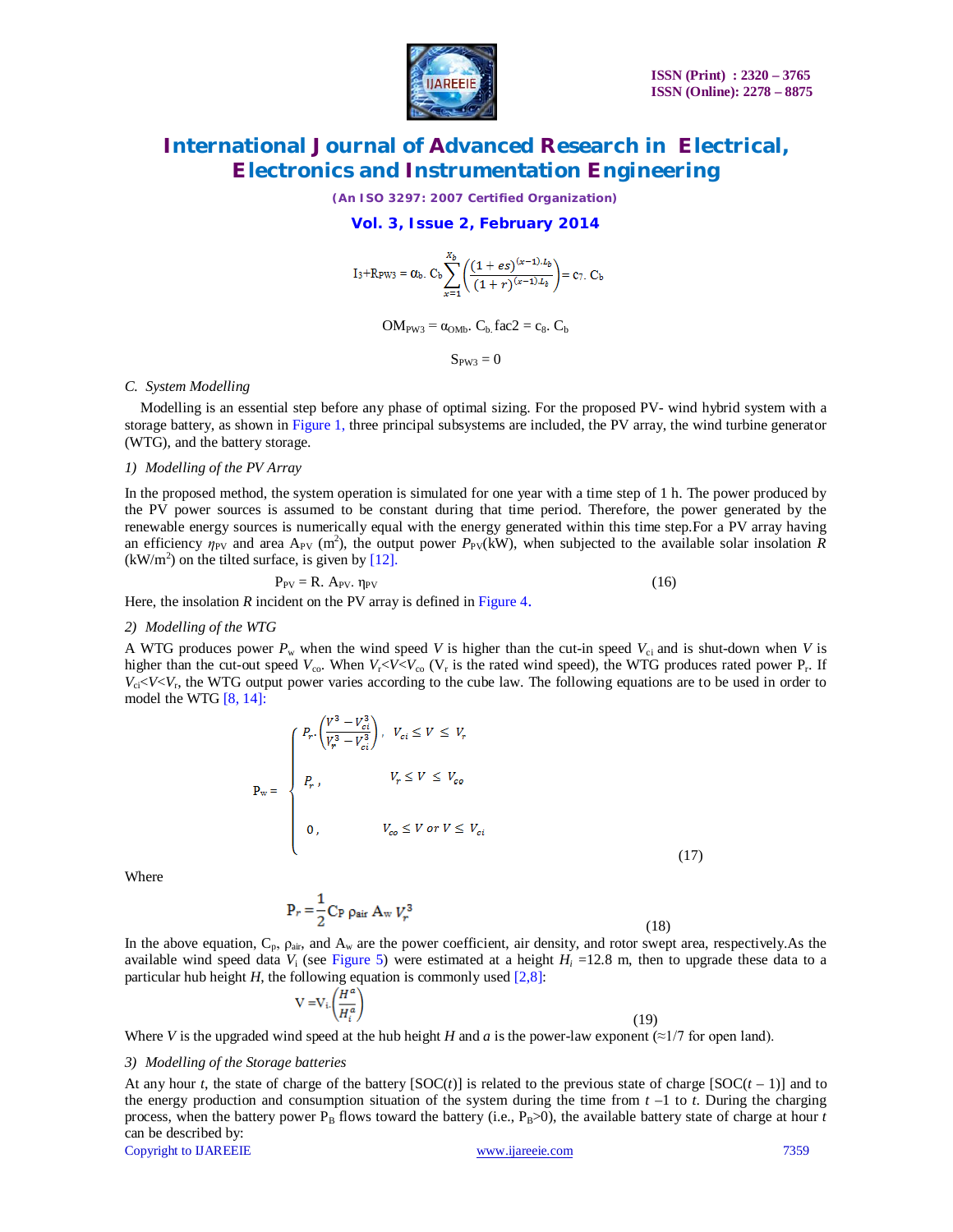

*(An ISO 3297: 2007 Certified Organization)*

### **Vol. 3, Issue 2, February 2014**

$$
SOC(t) = SOC (t-1) + \frac{P_B(t) X \Delta t}{1000 X C_b}
$$

(20)

Where Δ*t* is the simulation step time (which is set equal to 1 hr), and C*b* is the total nominal capacity of the battery in kilowatt-hours. On the other hand, when the battery power flows outside the battery (i.e.,  $P_B<0$ ), the battery is in discharging state. Therefore, the available battery state of charge at hour *t* can be expressed as:

$$
SOC (t) = SOC (t-1) - \frac{P_B (t) X \Delta t}{1000 X C_b}
$$

 (21) To prolong the battery life, the battery should not be overdischarged or overcharged. This means that the battery SOC at any hour *t* must be subject to the following constraint:

$$
(1 - DOD_{max}) \le \text{SOC}(t) \le SOC_{max} \tag{22}
$$

where  $\rm{DOD}_{max}$  and  $\rm{SOC}_{max}$  are the battery maximum permissible depth of discharge and State Of Charge, respectively.

#### **VII. SYSTEM RELIABILITY & SIMULATION**

First of all, it is assumed, in this work, that the peak power trackers, the battery charger/discharger, and the distribution lines are ideal (i.e., they are lossless). Also, it is assumed that the inverter efficiency *η*inv is constant, the battery charge efficiency  $\eta_b$  is set to equal to the manufacturers' round-trip efficiency, and the battery discharging efficiency is set to be 1.The total generated power by the PV array and WTG for hour *t*, Pg (*t*), can be expressed as:

$$
P_g(t) = P_{PV}(t) + P_w(t)
$$
\n(23)

It is to be noted that the desired load demand at any hour  $t$ ,  $P_t^*(t)$  may or may not be satisfied according to the corresponding values of the total generated power  $P_g(t)$  and the available battery SOC (t) at that hour. The proposed energy management of the PV-wind hybrid system can be summarized as follows:

- If  $[P_g(t) > P_l^*(t) / \eta_{inv}]$  and  $[SOC(t-1) < SOC_{max}]$  then satisfy the load and charge the battery [using Equation (20)] with the surplus power  $[P_B(t) = (P_g(t) - P_L^*(t) / \eta_{inv}) \eta_b]$ . Afterwards, check if  $[SOC(t) \geq SOC_{max}]$  then stop battery charging, set SOC (*t*) =SOC<sub>*max*</sub>, and dump the surplus power ( $P_{Dump}$  (*t*) =  $P_g$  (*t*) − [ $P_t^*(t)$  / $\eta_{inv}$ +1000× $C_b/\Delta t \times \eta_b \times$ (SOCmax−SOC (*t*−1))]).
- If  $[P_g(t) > P_L^*(t) / \eta_{inv}]$  and  $[SOC(t-1) \geq SOC_{max}]$  then stop charging the battery, satisfy the load, and dump the surplus power  $[P_{Dump}(t) = P_g(t) - P_L^*(t) / \eta_{inv}]$ .
- If  $[P_g(t) = P_L^*(t) / \eta_{inv}]$  then satisfy the load only.
- If  $[P_g(t) < P_L^*(t) / \eta_{inv}]$  and  $[DOD (t-1) < DOD_{max}]$  then satisfy the load by discharging the battery [using Equation (21)] to cover the deficit in load power[ $P_B(t) = P_L^*(t) / \eta_{inv} - P_g(t)$ ]. Afterwards, check if  $[DOD(t) \geq DOD_{max}]$  then stop battery discharging, set DOD(*t*)=DODmax, and calculate the deficit in load power ( $P_{\text{deficit}}(t) = P_L^*(t) - [P_g(t) +$ 1000×*Cb*/Δt×( SOC(*t*−1) −(1−DODmax))] *ηinv*.
- If  $[P_g(t) < P_L^*(t) / \eta_{inv}]$  and  $[DOD(t-1) \geq DOD_{max}]$  then stop battery discharging and  $[P_{\text{deficit}}(t) = P_L^*(t) P_g(t)$ .  $\eta_{inv}$ .

As it is assumed, in this work, the simulation step time Δ*t* is equal to 1 h and the generated PV and wind powers are constants during Δ*t*. Then, the power is numerically equal to the energy within Δ*t*.The program for the calculation of suggested PV-wind hybrid system was written in MATLAB code in an M-file. A flowchart diagram for this program is shown in Fig. 9. The input data for this program consist of mean hourly global insolation on a tilted array *R*, mean hourly wind speed  $V_i$ , and desired load power during the year $P_L^*$ . Note, here, that for every configuration of the proposed PV-wind hybrid system, this program simulates the system.There are three additional bounds that should be imposed on the sizes of the system components, which are:

$$
0 \le A_{PV} \le A_{PVmax} (24)
$$
  

$$
0 \le A_w \le A_{w max} (25)
$$
  

$$
0 \le C_b \le C_{b max} (26)
$$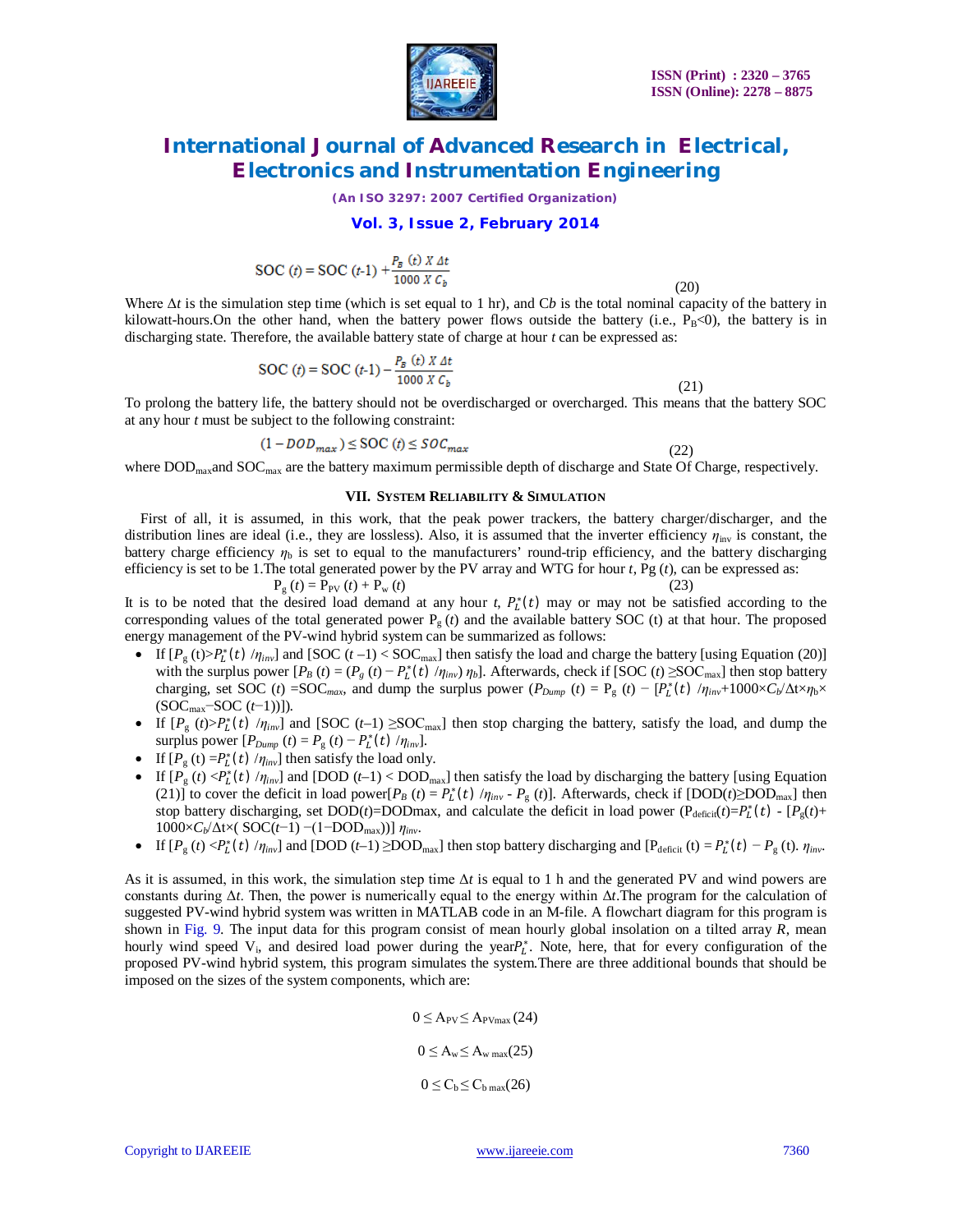

*(An ISO 3297: 2007 Certified Organization)*

### **Vol. 3, Issue 2, February 2014**



Fig. 7. Flowchart of the simulation Program.

### **VIII. FINAL FORM & OPTIMIZATION TECHNIQUES**

At this stage, the optimization problem can be written in its final form as follows:

Minimize the cost function  $C_T$  $(c_1 + c_2 - c_3)$ . A<sub>PV</sub>+  $(c_4 + c_5 - c_6)$ . A<sub>W</sub>+  $(c_7 + c_8)$ . C<sub>b</sub> (27) Subject to:  $0 \leq A_{PV} \leq A_{PVmax}$  $0 \leq A_{\rm w} \!\leq\! A_{\rm w\,max}$  $0 \leq C_b \leq C_b$  max (28)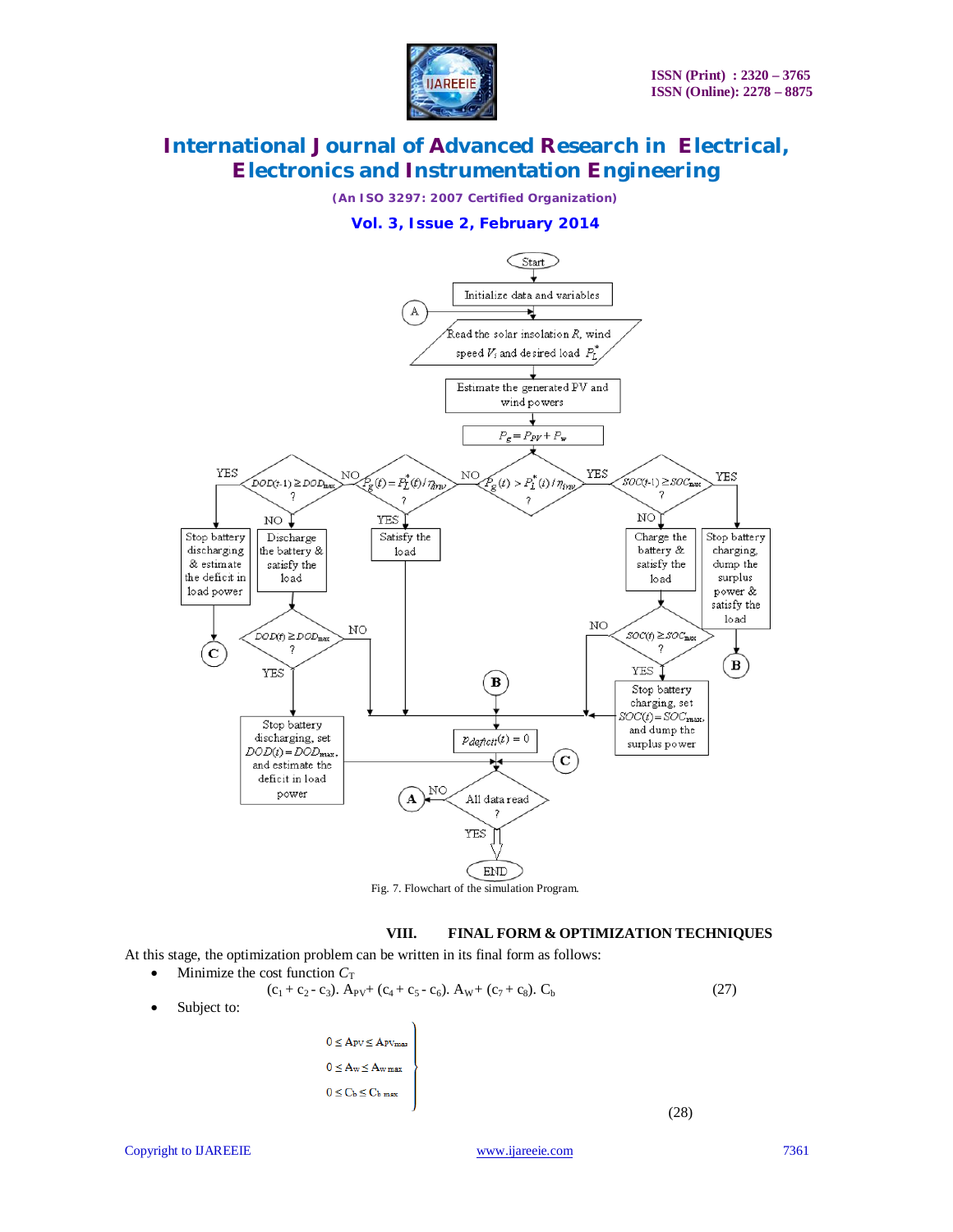

*(An ISO 3297: 2007 Certified Organization)*

**Vol. 3, Issue 2, February 2014**

To solve the above optimization problem, one of the *soft computing* approaches (GA) is proposed, where, in this work [21], the Genetic Algorithm Code under MATLAB software is utilized for solving the previous optimization problem. GA contains the **elitist** approach [22].This means that a solution cannot degrade from one generation to the next, but that best individual of a generation is copied to the next generation without any changes being made to it. To use the GA, for solving the formulated optimization problem, an M-file (MATLAB Code) has written, to compute the values of the *objective function* (or called *fitness function).*The M-file has to be written to accept a vector (i.e., individual) whose length is the number of independent variables for the objective function and return the corresponding scalar values of the objective function (i.e., cost).In this work, the individual of the considered optimization problem contains three variables (or genes), which are:  $A_{PV}$ ,  $A_w$ , and  $C_b$ . The used GA is based uponusing the flowchart of Fig. 8, to yield the optimal solution. Initially, the GA selects individuals at random from the current population to be parents and uses them to produce the children for the next generation by using the three main operations, which are the selection, crossover, and mutation operations. Then, it can repeatedly modify a population of individual solutions, where, over successive generations, the population evolves toward an optimal solution. Note, here, that the used different settings in the GA are 100 individuals for the population size,the stochastic uniform function for the selection operation, the scattered crossover function (with a crossover probability of 80%) for the crossover operation, the adaptive feasible mutation function (with a probability rate of 1%) for the mutation operation, and an elite individual. At the same time, it is to be noted that the additional three bounds of Equation (28) can be entered directly in the dedicated positions of the GA.



Copyright to IJAREEIE www.ijareeie.com 7362 A latest optimization algorithm, named Teaching Learning-Based Optimization (simply TLBO) was proposed by **R. V. Rao et al, at 2011**, for handling the optimization of mechanical design problems by considering the influence of a *teacher* on *learners*. Afterwards, some improvements and practical applications have been conducted toward TLBO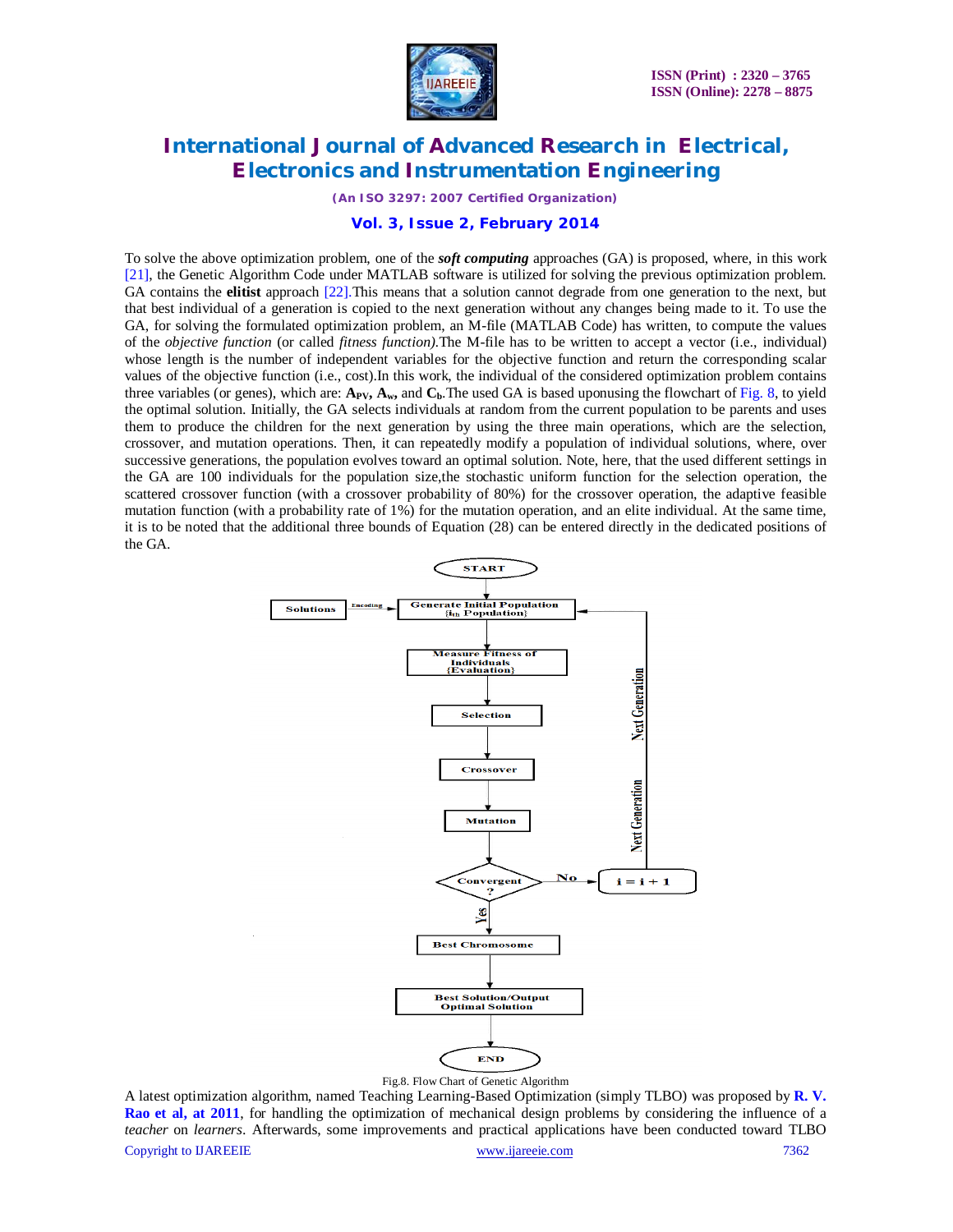

*(An ISO 3297: 2007 Certified Organization)*

**Vol. 3, Issue 2, February 2014**

algorithm. However, as far as our knowledge, there are no such works which categorize the current works concerning TLBO from the algebraic and analytic points of view [26].This algorithm mimics the teaching–learning ability of the teacher and learners in a classroom. The teacher and learners are the two vital components of the algorithm. The algorithm describes two basic modes of the learning: (1) through teacher (known as the teacher phase) and (2) interacting with the other learners (known as the learner phase). The output in the TLBO algorithm is considered in terms of the results or grades of the learners, which depend on the quality of the teacher. A high-quality teacher is usually considered a highly learned person who trains learners so that they can achieve better results in terms of their marks or grades. Moreover, learners also learn through interaction among themselves, which also helps to improve their results. **R. V. Rao et al**. demonstrated that TLBO can obtain the better optimization performance in many fields, e.g., the constrained mechanical design optimization problems, unconstrained and constrained real-parameter optimization problems, and continuous non-linear large scale problems, in comparison with other optimization algorithms. Then, a number of improvements and applications concerning TLBO have been proposed sequentially [26].The basic procedure for implementing the TLBO algorithm is as follows:Initialize the population size, design variables and termination criterion, evaluate the initial population, Calculate the mean of each design variable and select the best solution, Calculate the difference mean (Difference<sub>\*, D</sub> = r (M<sub>new, D</sub>- T<sub>F</sub> X M<sub>\*, D</sub>) and modify the solutions based on best solution, The existing solution is updated as in  $X_{new, D} = X_{old, D} +$  Difference<sub>\*, D</sub>, If new solution is better than existing then select the solutions randomly and modify them by comparing with each other and if not than keep the previous solution and repeat step 3-5, If termination criterion is fulfilled then take the final value of the solution. Fig 9 shows the flow chart of TLBO algorithm and its operation for non-linear problems.

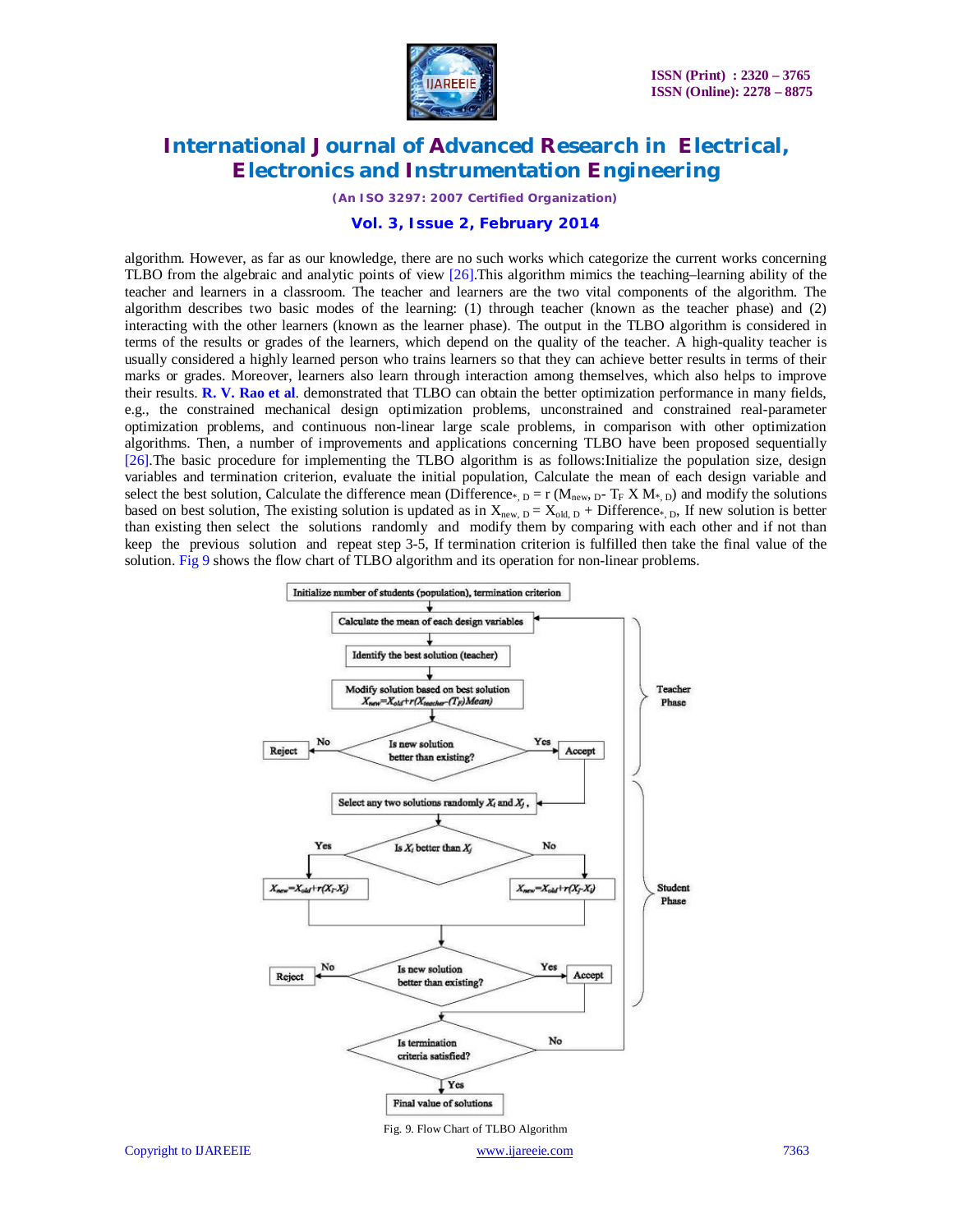

*(An ISO 3297: 2007 Certified Organization)*

**Vol. 3, Issue 2, February 2014**

### **IX.APPLICATION RESULTS AND DISCUSSION**

The formulated optimization problem of the PV-wind hybrid energy system is solved, in this work, by using the GA and TLBO under MATLAB software, which may provide a number of potential solutions to the given problem. The choice of the final optimum solution is left to the system's designer. The specifications and the related maintenance and installation costs of different wind turbines, PV panels and batteries, which are input to the optimal sizing procedure, are listed in Tables I-III. The maintenance cost of each unit per year and the installation cost of each component have been set at 0-1% and 5-10% respectively of the corresponding cost. The life time of Wind Turbine, PV panel and Battery is considered to be 5 years. Since the tower heights of wind turbines affect the results significantly, 12.8m meter high tower at an elevation of 1829m is chosen. The minimization of the system total cost is achieved by selecting an appropriate system configuration. In Table IV, it indicates the compared result of optimum sizes of the different components included in the hybrid system. The corresponding *fitness function optimization* (i.e., minimization of the system cost in rupees) along the successive generations of the GA is shown in Fig 10, which indicates that the system is optimized after forty iterations only. Similarly In another M-file a MATLAB code has written for proposed hybrid PV/Wind energy system using *Teaching Learning Based Optimization* (TLBO) algorithm. The corresponding *fitness function optimization* (i.e., minimization of the system cost in rupees) along the successive iterations of the TLBO is shown in Fig 11, which indicates that the system is not optimized even after hundred iterations. Table-VI shows a comparison between the costs that resulted from solving the formulated optimization problem by using the proposed GA-based technique and the TLBO algorithm using MATLAB software. Thus, Table-V indicates that the proposed GA-based technique is better than the TLBO algorithm, in solving such optimization problems, and this is due to the fact that the GA is capable to converge to the global optimum solution instead of convergent at a local optimum one. Fig 12 shows the comparison of result using GA and TLBO, where GA is most efficient than other.Figure 13, 14, and 15 illustrates the generated PV power, wind power, and the total generated power of the suggested PV-wind hybrid system, for every month during the year.

| Power Rating (W)                          | 2500 |
|-------------------------------------------|------|
| $V_r$ (m/s)                               | 30   |
| $V_{ci}$ (m/s)                            | 15   |
| $V_{\rm co}$ (m/s)                        | 40   |
| Life Time of the WTG (years)              | 5    |
| Installation Cost $(Rs/m^2)$              | 17   |
| Operation and Maintenance Cost (Rs. /yr.) | 3.4  |

Table-I: Wind Turbine Generator Data Table-II: PV Array Data

| Nominal Capacity (Ah)                     | 50  |
|-------------------------------------------|-----|
| Voltage (V)                               | 12  |
| DOD(%)                                    | 80  |
| Efficiency $(\% )$                        | 80  |
| Life Time of the PV Panel (years)         |     |
| Installation Cost $(Rs/m^2)$              | 13  |
| Operation and Maintenance Cost (Rs. /yr.) | 2.6 |

| $V_{oc}(V)$                               | 2500 |
|-------------------------------------------|------|
| $I_{sc}(A)$                               | 30   |
| Life Time of the PV Panel (years)         |      |
| Installation Cost $(Rs/m^2)$              | 5.5  |
| Operation and Maintenance Cost (Rs. /yr.) | 0.65 |

Table-IV: Comparison of Optimum sizes of Hybrid System

| $A_{PV}$ (m <sup>2</sup> ) |             | $A_w(m^2)$      |                 | $C_h$ (kWh) |             |
|----------------------------|-------------|-----------------|-----------------|-------------|-------------|
| GА                         | <b>TLBO</b> | GА              | <b>TLBO</b>     | GА          | <b>TLBO</b> |
| 40.0004                    |             | 48.9090 50.0000 | 40.9645 30.0000 |             | 40.9871     |

Table-V: Cost Comparison Using GA and TLBO

| <b>Technique</b>                            | Cost(Rs.) |
|---------------------------------------------|-----------|
| Genetic Algorithm (GA)                      | 5,893     |
| Teaching-Learning Based Optimization (TLBO) | 6.990     |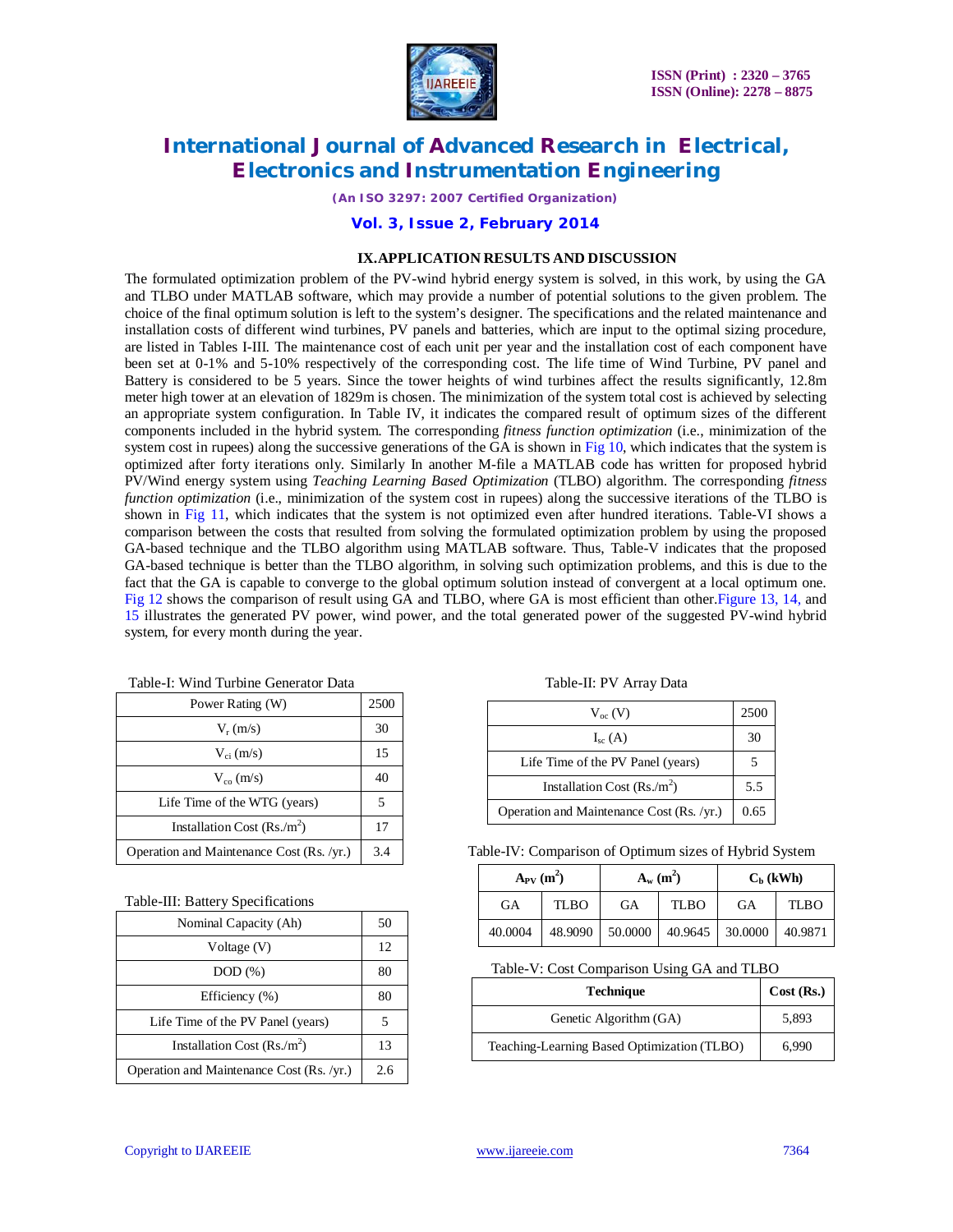

*(An ISO 3297: 2007 Certified Organization)*

### **Vol. 3, Issue 2, February 2014**













Copyright to IJAREEIE www.ijareeie.com 7365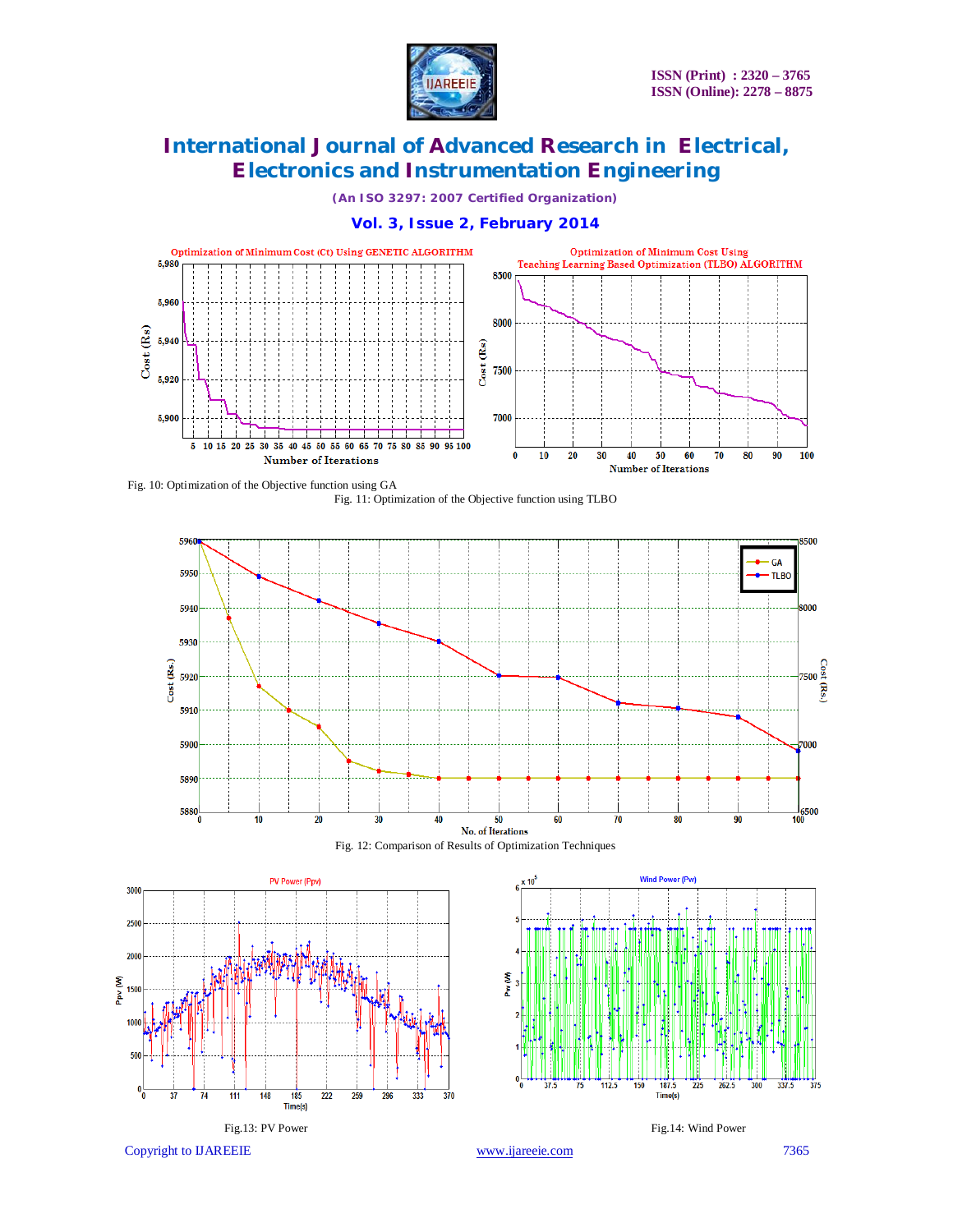

*(An ISO 3297: 2007 Certified Organization)*

**Vol. 3, Issue 2, February 2014**



#### **X. CONCLUSION**

This paper presents a GA& TLBO-based optimization technique to optimally size a proposed PV-wind hybrid energy system, incorporating a storage battery. The optimization problem is formulated, in this work, to achieve a minimum total cost for the system components and to ensure that the load is served reliably. The results yield that the GA converges very well and the proposed technique is feasible for sizing either of the PV-wind hybrid energy system, stand-alone PV system, or stand-alone wind system. In addition, the proposed techniquesare able to be adjusted if insolation, wind speed, load demand, and initial cost of each component participating in the system are changed. The results yield, also, that the PV-wind hybrid energy systems are the most economical and reliable solution for electrifying remote area loads.

#### **REFERENCES**

- [1].Bernal-Agustin, J.L., Dufo-Lopez, R.: 'Simulation & optimization of stand-alone Hybrid renewable energy systems', *Renew*. *Sustain. Energy Rev*., 2009, 13, (8), pp. 2111–2118.
- [2]. Kellogg, W.D., M.H. Nehrir, G. Venkataramanan, and V. Gerez. 1998. Generation unit sizing and cost analysis for stand-alone wind, photovoltaic, and hybrid wind/PV systems. *IEEE Trans. on Energy Conversion* 13(1): pp:70–75.
- [3]. Gupta, A., R.P. Saini, and M.P. Sharma. 2007. Design of an optimal hybrid energy system model for remote rural area power generation. In *Proceedings of the IEEE International Conference on Electrical Engineering (ICEE 2007)*, Lahore, Pakistan, 1–6.
- [4]. Hongxing, Y., Z. Wei, and L. Chengzhi. 2009. Optimal design and techno-economic analysis of a hybrid solar–wind power generation system. *Applied Energy* 86: 163–169.
- [5]. Roman, E., R. Alonso, P. Ibanez, S. Elorduizapatarietxe, and D. Goitia. 2006. Intelligent PV module for grid-connected PV systems. *IEEE Transactions on Industrial Electronics* 53(4):1066–1073.
- [6]. Colle, S., S. Luna, and R. Ricardo. 2004. Economic evaluation and optimization of hybrid diesel/PV systems integrated to utility grids. *Solar Energy* 76: 295–299.
- [7]. Wies, R.W., R.A. Johnson, A.N. Agrawal, and T.J. Chubb. 2005. Simulink model for economic analysis and environmental impacts of a PV with diesel-battery system for remote villages. *IEEE Transactions on Power Systems* 20(2): 692–700.
- [8]. Borowy, B.S., and Z.M. Salameh. 1996. Methodology for optimally sizing the combination of a battery bank and PV array in a wind/PV hybrid system. *IEEE Transactions on Energy Conversion* 11(2): 367–375.
- [9]. Prasad, A.R., and E. Natarajan. 2006. Optimization of integrated photovoltaic-wind power systems with battery storage. *Energy* 31: 1943–1954. [10]. Shaahid, S.M., and M.A. Elhadidy. 2008. Economic analysis of hybrid photovoltaic-diesel-battery power systems for residential loads in hot regions-a step to clean future. *Renewable and Sustainable Energy Reviews* 12: 488–503.
- [11]. Ai, B., H. Yang, H. Shen, and X. Liao. 2003. Computer aided design of PV/wind hybrid system. *Renewable Energy* 28: 1491–1512.
- [12]. Diaf, S., D. Diaf, M. Haddadi, and A. Louche. 2007. A methodology for optimal sizing of autonomous hybrid PV/Wind system. *Energy Policy* 35: 5708–5718.